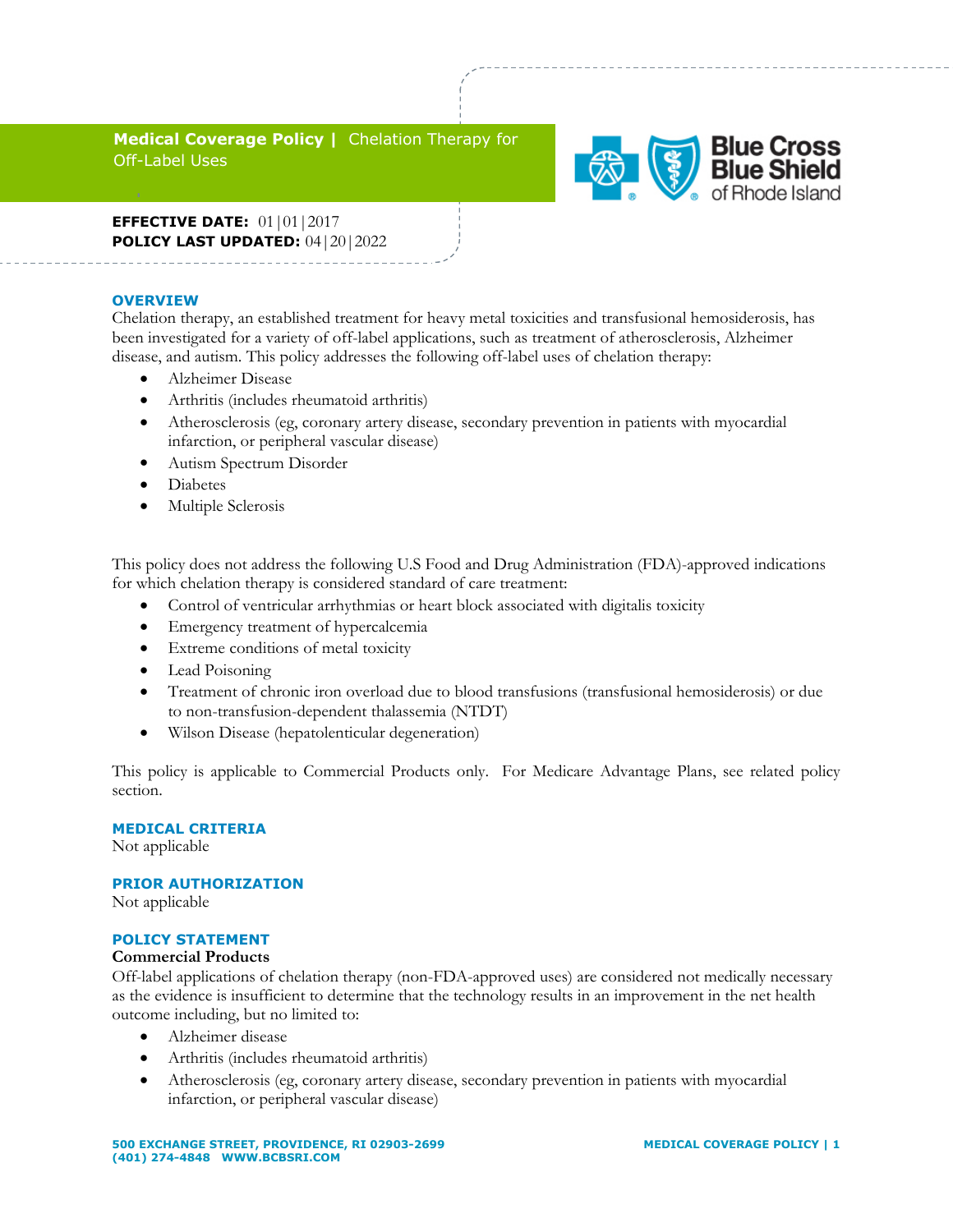- Autism Spectrum Disorder
- Diabetes
- Multiple Sclerosis

For Medicare Advantage Plans, see related policy section for the Medicare Advantage Plans National and Local Coverage Determinations policy.

#### **COVERAGE**

Benefits may vary between groups and contracts. Please refer to the appropriate Benefit Booklet, Evidence of Coverage, or Subscriber Agreement for applicable not medically necessary benefits/coverage.

#### **BACKGROUND**

Chelation therapy is an established treatment for the removal of metal toxins by converting them to a chemically inert form that can be excreted in the urine. Chelation therapy comprises intravenous or oral administration of chelating agents that remove metal ions such as lead, aluminum, mercury, arsenic, zinc, iron, copper, and calcium from the body. Specific chelating agents are used for particular heavy metal toxicities. For example, desferrioxamine (not FDA-approved) is used for patients with iron toxicity, and calciumethylenediaminetetraacetic acid (EDTA) is used for patients with lead poisoning. (Disodium-EDTA is not recommended for acute lead poisoning due to the increased risk of death from hypocalcemia.)

Another class of chelating agents, called metal protein attenuating compounds (MPACs), is under investigation for the treatment of Alzheimer disease, which is associated with the disequilibrium of cerebral metals. Unlike traditional systemic chelators that bind and remove metals from tissues systemically, MPACs have subtle effects on metal homeostasis and abnormal metal interactions. In animal models of Alzheimer disease, they promote the solubilization and clearance of beta amyloid by binding its metal-ion complex, and also inhibit redox reactions that generate neurotoxic free radicals. MPACs therefore interrupt 2 putative pathogenic processes of Alzheimer disease. However, no MPACs have received FDA approval for the treatment of Alzheimer disease.

Chelation therapy also has been discussed as a treatment for other indications including atherosclerosis and autism spectrum disorder. For example, EDTA chelation therapy has been proposed in patients with atherosclerosis as a method of decreasing obstruction in the arteries.

In 1953, EDTA (Versenate) was approved by the FDA for lowering blood lead levels among both pediatric and adult patients with lead poisoning. In 1991, succimer (Chemet) was approved by FDA for the treatment of lead poisoning in pediatric patients only. The FDA approved disodium-EDTA for use in selected patients with hypercalcemia and use in patients with heart rhythm problems due to intoxication with digitalis. In 2008, FDA withdrew approval of disodium-EDTA due to safety concerns and recommended that other forms of chelation therapy be used.

Several iron chelating agents are FDA-approved:

- In 1968, deferoxamine (Desferal®; Novartis) was approved by FDA for subcutaneous, intramuscular, or intravenous injections to treat acute iron intoxication and chronic iron overload due to transfusion-dependent anemia. Several generic forms of deferoxamine have been approved by FDA.
- In 2005, deferasirox (Exjade®; Novartis) was approved by FDA, is available as a tablet for oral suspension, and is indicated for the treatment of chronic iron overload due to blood transfusions in patients ages 2 years and older. Under the accelerated approval program, FDA expanded the indications for deferasirox in 2013 to include treatment of patients age 10 years and older with chronic iron overload due to non-transfusion-dependent thalassemia syndromes and specific liver iron concentration and serum ferritin levels. A generic version of deferasirox tablet for oral suspension has also been approved by FDA. In 2015, an oral tablet formulation for deferasirox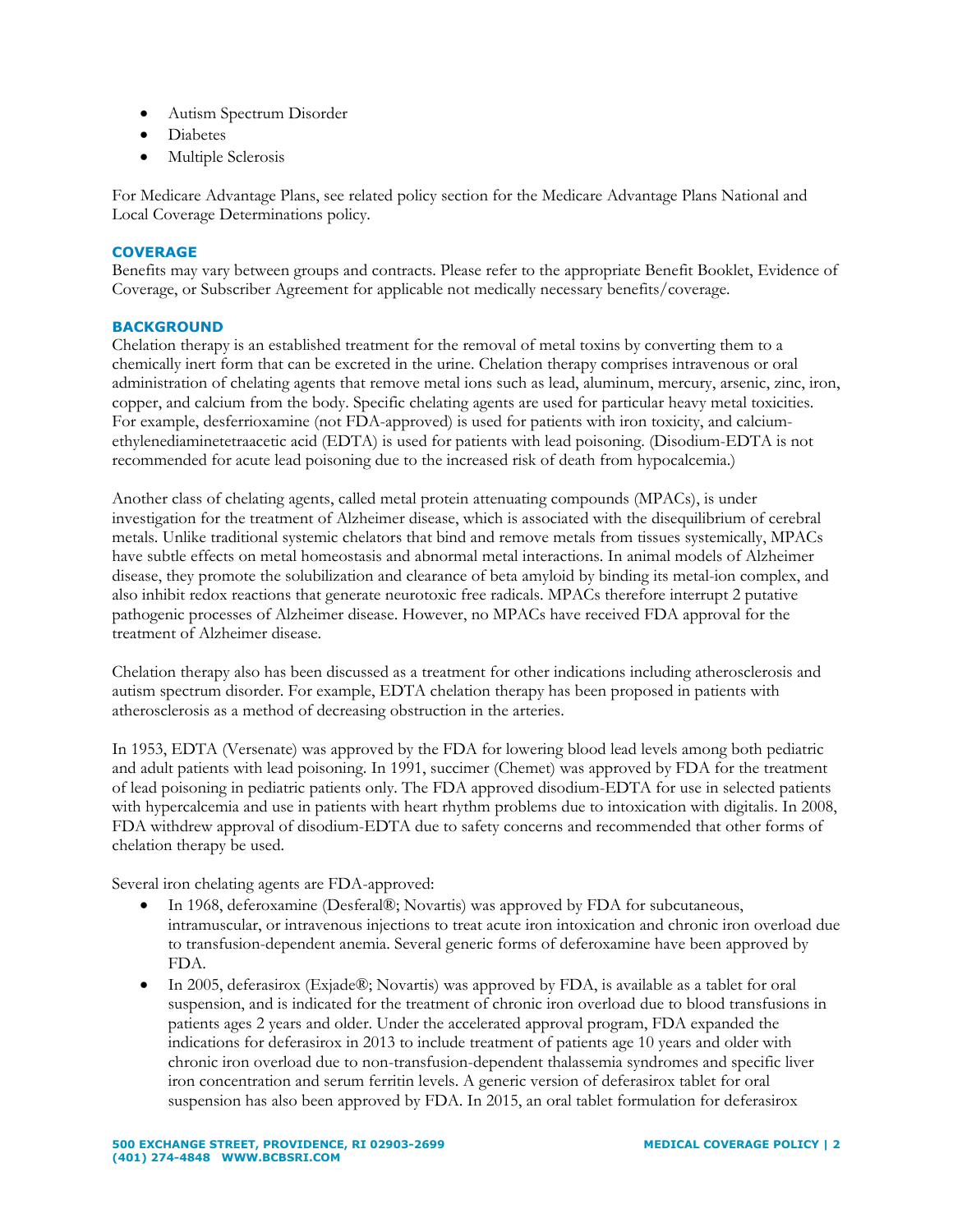(Jadenu™) was approved by FDA. All formulations of deferasirox carry a black box warning because it may cause serious and fatal renal toxicity and failure, hepatic toxicity and failure, and gastrointestinal hemorrhage. As a result, treatment with deferasirox requires close patient monitoring, including laboratory tests of renal and hepatic function.

 In 2011, the iron chelator deferiprone (Ferriprox®) was approved by FDA for treatment of patients with transfusional overload due to thalassemia syndromes when another chelation therapy is inadequate. Deferiprone is available in tablet and oral solution. Ferriprox® carries a black box warning because it can cause agranulocytosis, which can lead to serious infections and death. As a result, absolute neutrophil count should be monitored before and during treatment.

In a June 2014 warning to consumers, FDA advised that FDA-approved chelating agents would be available by prescription only. There are no FDA-approved over-the-counter chelation products.

For individuals who have Alzheimer disease, or cardiovascular disease, or autism spectrum disorder, or diabetes, or multiple sclerosis, or arthritis who receive chelation therapy, the evidence includes a small number of randomized controlled trials (RCTs) and case series. Relevant outcomes are symptoms, change in disease status, morbid events, functional outcomes, health status measures, quality of life, and treatmentrelated morbidity. One RCT (the Trial to Assess Chelation Therapy) reported that chelation therapy reduced cardiovascular events in patients with previous myocardial infarction and that the benefit was greater in diabetic patients compared with nondiabetic patients. However, this trial had significant limitations (eg, high dropout rates) and, therefore, conclusions are not definitive. For other conditions, the available RCTs did not report improvements in health outcomes with chelation therapy and, as evidence, the case series are inadequate to determine efficacy. The evidence is insufficient to determine that the technology results in an improvement in the net health outcome.

## **CODING**

#### **Commercial Products**

The following code(s) represents the infusion service only and is not separately reimbursed:

**S9355** Home Infusion Therapy, chelation therapy; administrative services, professional pharmacy services, care coordination, and all necessary supplies and equipment (drugs and nursing visits coded separately), per diem.

Chemical Endarterectomy

The following code(s) and any of the medications utilized as part of the service are not medically necessary when filed with the ICD-10 diagnosis codes below: **M0300** IV chelation therapy (chemical endarterectomy)

## **ICD-10 Diagnosis Codes:**

E08.00-E13.9 F84.0-F84.9 G30.0-G30.9 G35 I25.10-I25.9 M05.00-M06.09 M15.0-M19.93

Failure of participating providers to report Chemical Endarterectomy using M0300 will be considered improper coding by BCBSRI.

#### **RELATED POLICIES**

Medicare Advantage Plans National and Local Coverage Determinations Non-Reimbursable Health Service Codes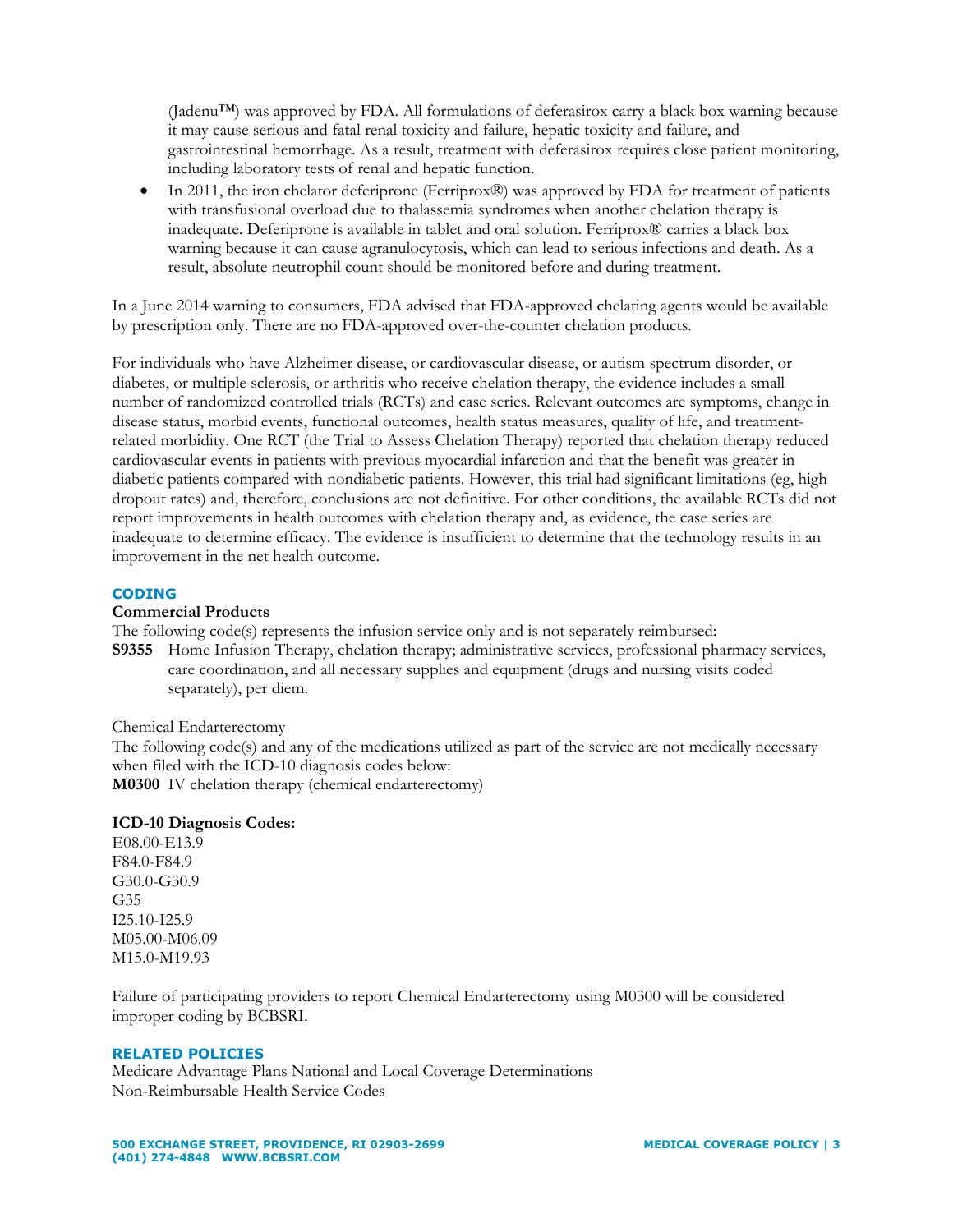## **PUBLISHED**

Provider Update, June 2022 Provider Update, June 2021 Provider Update, September 2020 Provider Update, November 2019 Provider Update, November 2018

# **REFERENCES**

- 1. Centers for Disease Control and Prevention (CDC). Deaths associated with hypocalcemia from chelation therapy--Texas, Pennsylvania, and Oregon, 2003-2005. MMWR Morb Mortal Wkly Rep. Mar 03 2006; 55(8): 204-7. PMID 16511441
- 2. Food and Drug Administration. Hospira, Inc., et al.; Withdrawal of Approval of One New Drug Application and Two Abbreviated New Drug Application. Federal Register. 2008;73(113):33440-33441.
- 3. Sampson E, Jenagaratnam L, McShane R. Metal protein attenuating compounds for the treatment of Alzheimer's disease. Cochrane Database Syst Rev. Jan 23 2008; (1): CD005380. PMID 18254079
- 4. Ritchie CW, Bush AI, Mackinnon A, et al. Metal-protein attenuation with iodochlorhydroxyquin (clioquinol) targeting Abeta amyloid deposition and toxicity in Alzheimer disease: a pilot phase 2 clinical trial. Arch Neurol. Dec 2003; 60(12): 1685-91. PMID 14676042
- 5. Sampson EL, Jenagaratnam L, McShane R. Metal protein attenuating compounds for the treatment of Alzheimer's dementia. Cochrane Database Syst Rev. May 16 2012; (5): CD005380. PMID 22592705
- 6. Lannfelt L, Blennow K, Zetterberg H, et al. Safety, efficacy, and biomarker findings of PBT2 in targeting Abeta as a modifying therapy for Alzheimer's disease: a phase IIa, double-blind, randomised, placebocontrolled trial. Lancet Neurol. Sep 2008; 7(9): 779-86. PMID 18672400
- 7. Villarruz-Sulit MV, Forster R, Dans AL, et al. Chelation therapy for atherosclerotic cardiovascular disease. Cochrane Database Syst Rev. May 05 2020; 5: CD002785. PMID 32367513
- 8. Lamas GA, Goertz C, Boineau R, et al. Effect of disodium EDTA chelation regimen on cardiovascular events in patients with previous myocardial infarction: the TACT randomized trial. JAMA. Mar 27 2013; 309(12): 1241-50. PMID 23532240
- 9. Mark DB, Anstrom KJ, Clapp-Channing NE, et al. Quality-of-life outcomes with a disodium EDTA chelation regimen for coronary disease: results from the trial to assess chelation therapy randomized trial. Circ Cardiovasc Qual Outcomes. Jul 2014; 7(4): 508-16. PMID 24987051
- 10.Lamas GA, Boineau R, Goertz C, et al. EDTA chelation therapy alone and in combination with oral highdose multivitamins and minerals for coronary disease: The factorial group results of the Trial to Assess Chelation Therapy. Am Heart J. Jul 2014; 168(1): 37-44.e5. PMID 24952858
- 11.Lewis EF, Ujueta F, Lamas GA, et al. Differential Outcomes With Edetate Disodium-Based Treatment Among Stable Post Anterior vs. Non-Anterior Myocardial Infarction Patients. Cardiovasc Revasc Med. Nov 2020; 21(11): 1389-1395. PMID 32303436
- 12.Nissen SE. Concerns about reliability in the Trial to Assess Chelation Therapy (TACT). JAMA. Mar 27 2013; 309(12): 1293-4. PMID 23532246
- 13.Maron DJ, Hlatky MA. Trial to Assess Chelation Therapy (TACT) and equipoise: When evidence conflicts with beliefs. Am Heart J. Jul 2014; 168(1): 4-5. PMID 24952853
- 14.Bernard S, Enayati A, Redwood L, et al. Autism: a novel form of mercury poisoning. Med Hypotheses. Apr 2001; 56(4): 462-71. PMID 11339848
- 15.Nelson KB, Bauman ML. Thimerosal and autism?. Pediatrics. Mar 2003; 111(3): 674-9. PMID 12612255
- 16.Ng DK, Chan CH, Soo MT, et al. Low-level chronic mercury exposure in children and adolescents: metaanalysis. Pediatr Int. Feb 2007; 49(1): 80-7. PMID 17250511
- 17.Rossignol DA. Novel and emerging treatments for autism spectrum disorders: a systematic review. Ann Clin Psychiatry. Oct-Dec 2009; 21(4): 213-36. PMID 19917212
- 18.Cooper GJ, Young AA, Gamble GD, et al. A copper(II)-selective chelator ameliorates left-ventricular hypertrophy in type 2 diabetic patients: a randomised placebo-controlled study. Diabetologia. Apr 2009; 52(4): 715-22. PMID 19172243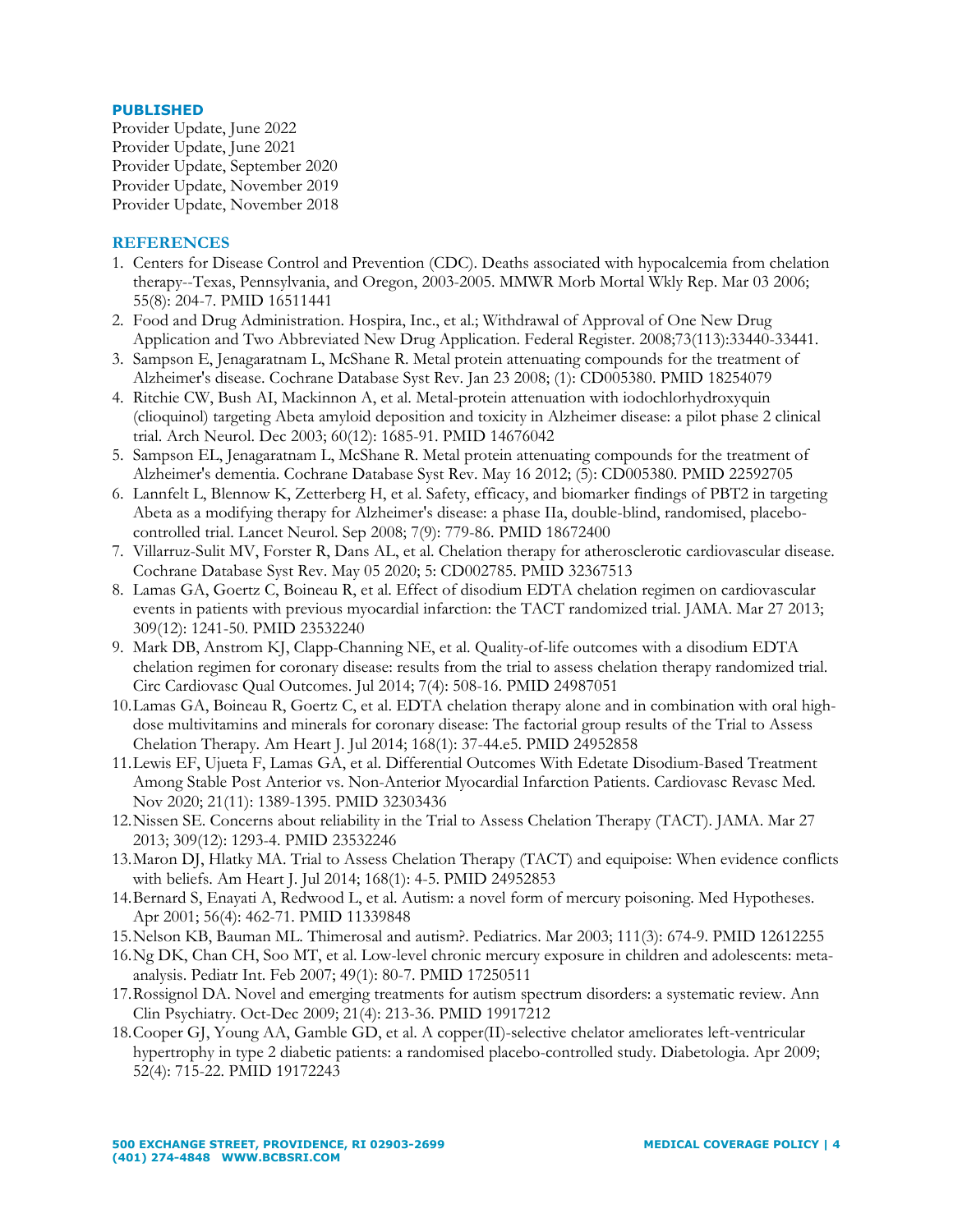- 19.Escolar E, Lamas GA, Mark DB, et al. The effect of an EDTA-based chelation regimen on patients with diabetes mellitus and prior myocardial infarction in the Trial to Assess Chelation Therapy (TACT). Circ Cardiovasc Qual Outcomes. Jan 2014; 7(1): 15-24. PMID 24254885
- 20.Ujueta F, Arenas IA, Escolar E, et al. The effect of EDTA-based chelation on patients with diabetes and peripheral artery disease in the Trial to Assess Chelation Therapy (TACT). J Diabetes Complications. Jul 2019; 33(7): 490-494. PMID 31101487
- 21.Escolar E, Ujueta F, Kim H, et al. Possible differential benefits of edetate disodium in post-myocardial infarction patients with diabetes treated with different hypoglycemic strategies in the Trial to Assess Chelation Therapy (TACT). J Diabetes Complications. Aug 2020; 34(8): 107616. PMID 32446881
- 22.Chen KH, Lin JL, Lin-Tan DT, et al. Effect of chelation therapy on progressive diabetic nephropathy in patients with type 2 diabetes and high-normal body lead burdens. Am J Kidney Dis. Oct 2012; 60(4): 530- 8. PMID 22721929
- 23.U.S. Department of Labor, Occupational Health and Safety Administration. Safety and Health Regulations for Construction: Substance Data Sheet for Occupational Exposure to Lead. 1993; http://www.osha.gov/pls/oshaweb/owadisp.show\_document?p\_table=STANDARDS&p\_id=10642. Accessed December 23, 2019.
- 24.Weinreb O, Mandel S, Youdim MBH, et al. Targeting dysregulation of brain iron homeostasis in Parkinson's disease by iron chelators. Free Radic Biol Med. Sep 2013; 62: 52-64. PMID 23376471
- 25.Grolez G, Moreau C, Sablonniere B, et al. Ceruloplasmin activity and iron chelation treatment of patients with Parkinson's disease. BMC Neurol. May 06 2015; 15: 74. PMID 25943368
- 26.van Eijk LT, Heemskerk S, van der Pluijm RW, et al. The effect of iron loading and iron chelation on the innate immune response and subclinical organ injury during human endotoxemia: a randomized trial. Haematologica. Mar 2014; 99(3): 579-87. PMID 24241495
- 27.Gerhard-Herman MD, Gornik HL, Barrett C, et al. 2016 AHA/ACC Guideline on the Management of Patients With Lower Extremity Peripheral Artery Disease: A Report of the American College of Cardiology/American Heart Association Task Force on Clinical Practice Guidelines. Circulation. Mar 21 2017; 135(12): e726-e779. PMID 27840333
- 28.Fihn SD, Blankenship JC, Alexander KP, et al. 2014 ACC/AHA/AATS/PCNA/SCAI/STS focused update of the guideline for the diagnosis and management of patients with stable ischemic heart disease: a report of the American College of Cardiology/American Heart Association Task Force on Practice Guidelines, and the American Association for Thoracic Surgery, Preventive Cardiovascular Nurses Association, Society for Cardiovascular Angiography and Interventions, and Society of Thoracic Surgeons. J Am Coll Cardiol. Nov 04 2014; 64(18): 1929-49. PMID 25077860
- 29.Qaseem A, Fihn SD, Dallas P, et al. Management of stable ischemic heart disease: summary of a clinical practice guideline from the American College of Physicians/American College of Cardiology Foundation/American Heart Association/American Association for Thoracic Surgery/Preventive Cardiovascular Nurses Association/Society of Thoracic Surgeons. Ann Intern Med. Nov 20 2012; 157(10): 735-43. PMID 23165665
- 30.Hyman SL, Levy SE, Myers SM, et al. Identification, Evaluation, and Management of Children With Autism Spectrum Disorder. Pediatrics. Jan 2020; 145(1). PMID 31843864
- 31.Centers for Medicare & Medicaid Services (CMS). National Coverage Determination (NCD) for CHELATION THERAPY for Treatment of Atherosclerosis (20.21). n.d.; https://www.cms.gov/medicare-coverage-database/view/ncd.aspx?ncdid=86&ncdver=1&bc=0 Accessed March 18, 2022.
- 32.Centers for Medicare & Medicaid Services (CMS). National Coverage Determination (NCD) for Ethylenediamine- Tetra-Acetic (EDTA) CHELATION THERAPY for Treatment of Atherosclerosis (20.22). n.d.; https://www.cms.gov/medicare-coverage-database/details/ncddetails.aspx?NCDId=146&ncdver=1&bc=AAAAQAAAAAAA&. Accessed December 8, 2020.
- 33.Centers for Disease Control and Prevention (CDC). What Do Parents Need to Know to Protect Their Children? 2017, May 17; http://www.cdc.gov/nceh/lead/ACCLPP/blood\_lead\_levels.htm. Accessed January 26, 2021.